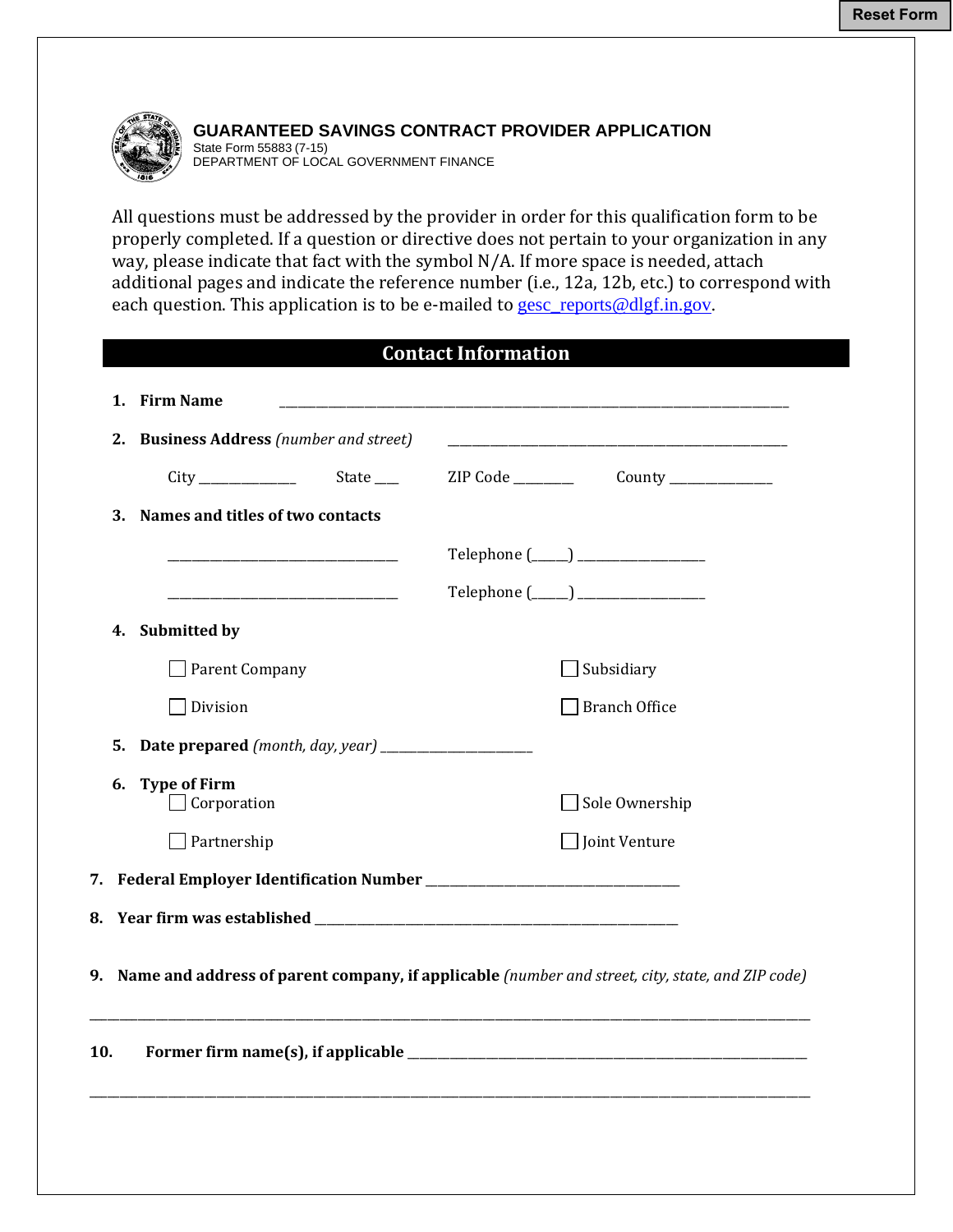#### **Corporate Background/Historical Data**

- **1. How many years has your firm been in business under its present business name?** vears
- **2. Indicate all other names by which your organization has been known and the length of time known by each name.**

\_\_\_\_\_\_\_\_\_\_\_\_\_\_\_\_\_\_\_\_\_\_\_\_\_\_\_\_\_\_\_\_\_\_\_\_\_\_\_\_\_\_\_\_\_\_\_\_\_\_\_\_\_\_\_\_\_\_\_\_\_\_\_\_\_\_\_\_\_\_\_\_\_\_\_\_\_\_\_\_\_\_\_\_\_\_\_\_\_\_\_\_\_ 

\_\_\_\_\_\_\_\_\_\_\_\_\_\_\_\_\_\_\_\_\_\_\_\_\_\_\_\_\_\_\_\_\_\_\_\_\_\_\_\_\_\_\_\_\_\_\_\_\_\_\_\_\_\_\_\_\_\_\_\_\_\_\_\_\_\_\_\_\_\_\_\_\_\_\_\_\_\_\_\_\_\_\_\_\_\_\_\_\_\_\_\_\_

- **3. How many years has your firm been involved in the energy‐related business?**  $\frac{1}{\sqrt{2\pi}}$  years
- **4. Please identify all states in which your firm is legally qualified to do business.**

\_\_\_\_\_\_\_\_\_\_\_\_\_\_\_\_\_\_\_\_\_\_\_\_\_\_\_\_\_\_\_\_\_\_\_\_\_\_\_\_\_\_\_\_\_\_\_\_\_\_\_\_\_\_\_\_\_\_\_\_\_\_\_\_\_\_\_\_\_\_\_\_\_\_\_\_\_\_\_\_\_\_\_\_\_\_\_\_\_\_\_\_\_ 

### **Project History**

On separate sheets of  $8\frac{1}{2} \times 11$  paper, please briefly describe ten (10) energy performance contracts or related projects that your firm has managed. These projects should be similar to projects that your firm would manage for a Guaranteed Savings Contract. Please provide the following information for each project: *(See attached form.)* 

- **Project title**
- **Building(s) owner**
- **Location**
- **Project dollar amount (installed project costs)**
- **Source of funds**
- **Type of contract (i.e. guaranteed savings, lease purchase, etc)**
- **Designer and name(s) of primary technical design personnel**
- **Start and end dates**
- **Projected Annual Energy Savings (Therms, KWH, KW, Gallons)\***
- **Achieved Annual Energy Savings (Therms, KWH, KW, Gallons)\***
- **Projected Annual Operating Cost Savings\***
- **Achieved Annual Operating Cost Savings\***
- **Any special notes or comments**
- **Names and telephone numbers of the facility representatives with whom you have worked**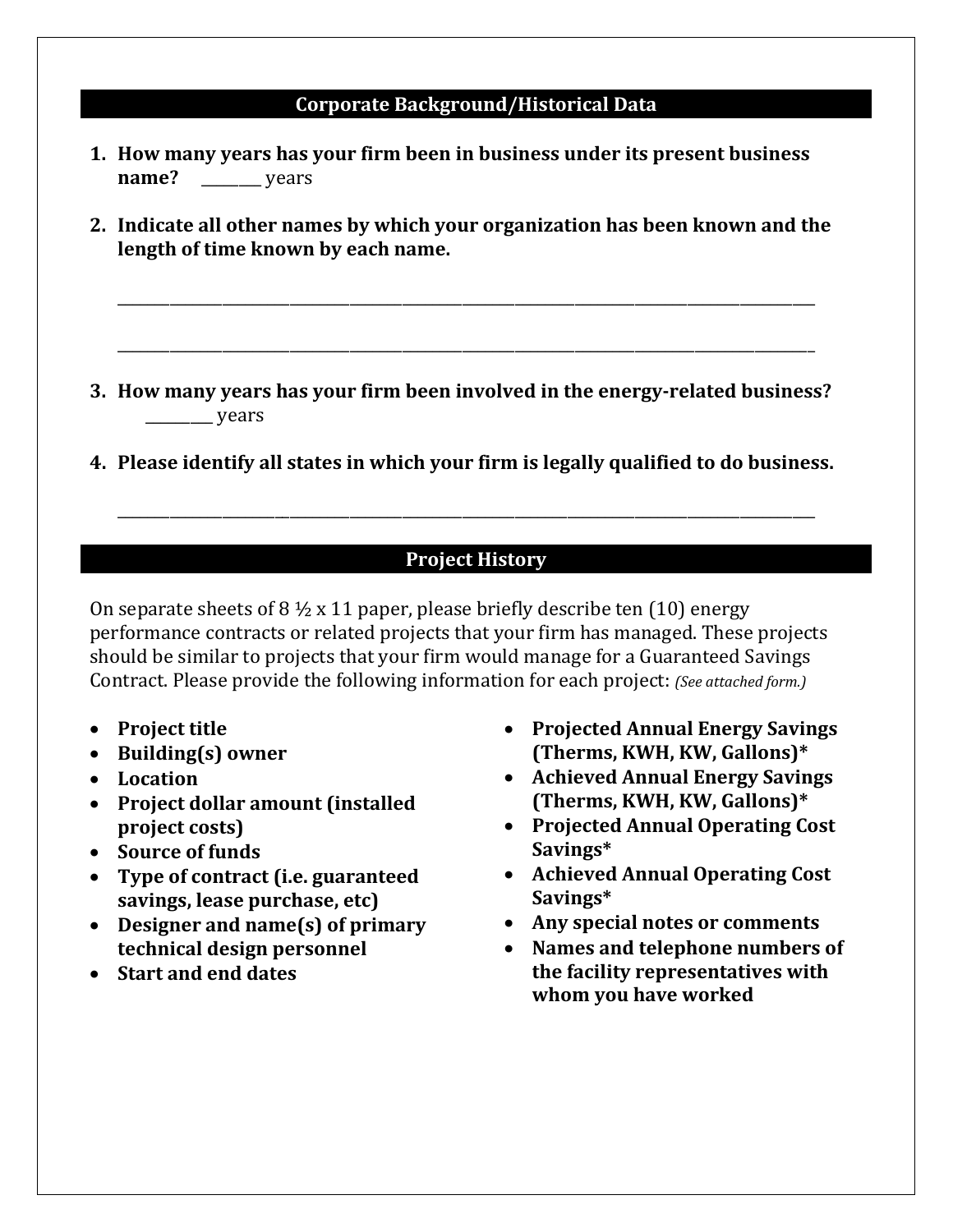# **ENERGY SAVINGS DATA**

*(Reproduce these pages as needed.)*

### **Project Information**

- **1. Project:** \_\_\_\_\_\_\_\_\_\_\_\_\_\_\_\_\_\_\_\_\_\_\_\_\_\_\_\_\_\_\_\_\_\_\_\_\_\_\_\_\_\_\_\_\_\_\_\_\_\_\_\_\_\_\_\_\_\_\_\_\_\_\_\_\_\_\_\_\_\_\_\_\_\_\_\_\_\_\_\_\_\_\_\_\_\_\_\_\_
- **2. Contact Person:** \_\_\_\_\_\_\_\_\_\_\_\_\_\_\_\_\_\_\_\_\_\_\_\_\_\_\_\_\_\_\_\_\_\_\_\_\_\_\_\_\_\_\_\_\_\_\_\_\_\_\_\_\_\_\_\_\_\_\_\_\_\_\_\_\_\_\_\_\_\_\_\_\_\_\_\_\_\_\_
- **3. Location:** \_\_\_\_\_\_\_\_\_\_\_\_\_\_\_\_\_\_\_\_\_\_\_\_\_\_\_\_\_\_\_\_\_\_\_\_\_\_\_\_\_\_\_\_\_\_\_\_\_\_\_\_\_\_\_\_\_\_\_\_\_\_\_\_\_\_\_\_\_\_\_\_\_\_\_\_\_\_\_\_\_\_\_\_\_\_\_
- **4. Telephone Number**: \_\_\_\_\_\_\_\_\_\_\_\_\_\_\_\_\_\_\_\_\_\_\_\_\_\_\_\_\_\_\_\_\_\_\_\_\_\_\_\_\_\_\_\_\_\_\_\_\_\_\_\_\_\_\_\_\_\_\_\_\_\_\_\_\_\_\_\_\_\_\_\_\_\_

### **Energy Savings**

| <b>Achieved Annual Energy</b><br><b>Savings</b><br>Years 1, 2, 3, 4, 5 combined | <b>Guaranteed Level of Energy</b><br><b>Savings</b> |  |
|---------------------------------------------------------------------------------|-----------------------------------------------------|--|
| <b>KWH</b>                                                                      | KWH/year                                            |  |
| Therms                                                                          | Therms/year                                         |  |
| <b>KW</b>                                                                       | KW/year                                             |  |
| GAL.                                                                            | GAL/year                                            |  |

## **Operating Costs Savings**

| <b>Achieved Operating Costs</b><br><b>Savings</b><br>Years 1, 2, 3, 4, 5 combined | <b>Guaranteed Annual</b><br><b>Operating Costs Savings</b> |
|-----------------------------------------------------------------------------------|------------------------------------------------------------|
|                                                                                   | /vear                                                      |